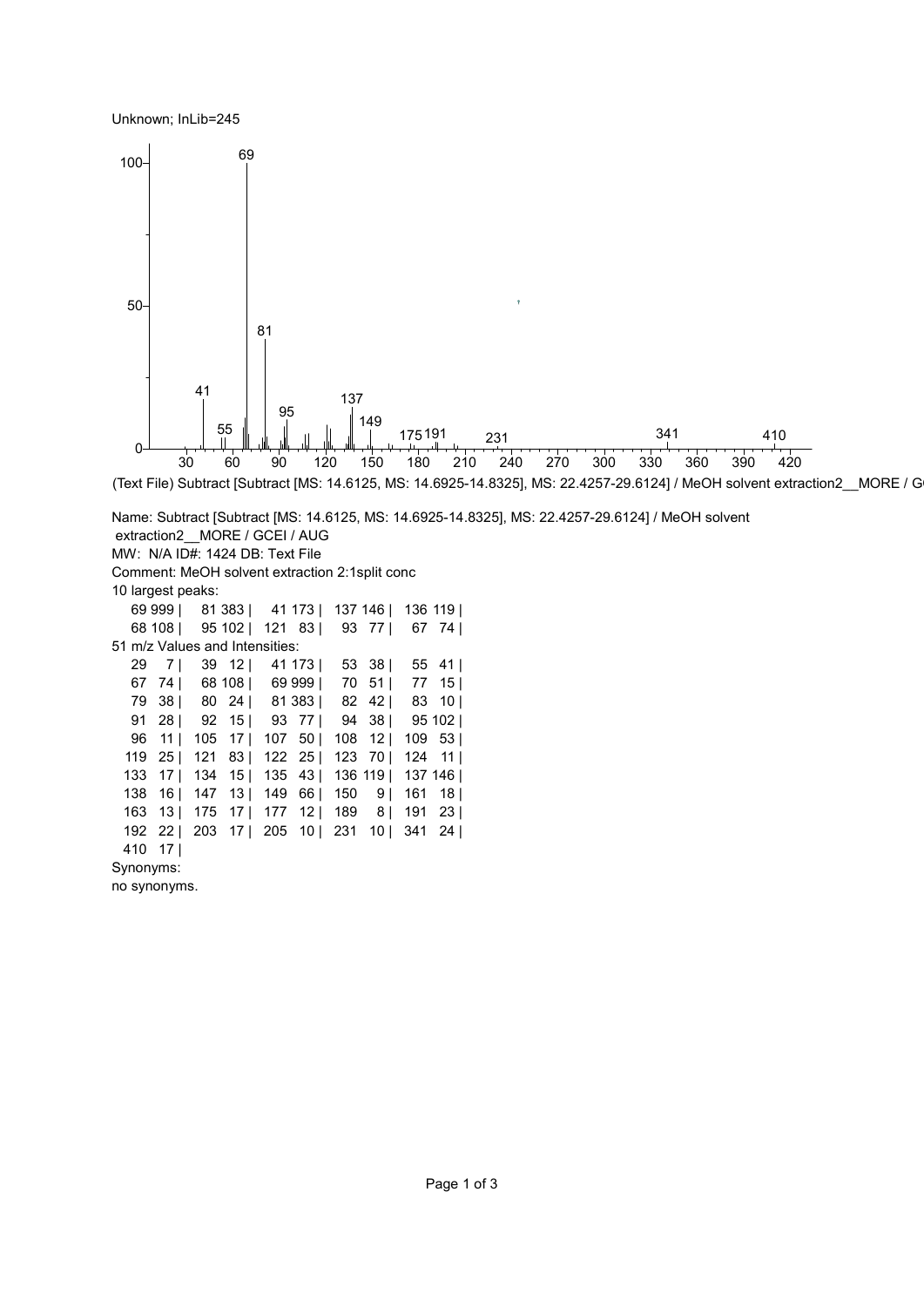

(mainlib) Squalene



Name: Squalene Formula: C<sub>30</sub>H<sub>50</sub> MW: 410 Exact Mass: 410.391253 CAS#: 111-02-4 NIST#: 290792 ID#: 38134 DB: mainlib Other DBs: Fine, TSCA, RTECS, HODOC, EINECS Contributor: NIST Mass Spectrometry Data Center, 1998. Related CAS#: 94016-35-0 InChIKey: YYGNTYWPHWGJRM-AAJYLUCBSA-N Non-stereo 10 largest peaks: 69 999 | 81 545 | 41 264 | 95 155 | 68 134 | 121 121 | 137 121 | 136 116 | 93 108 | 67 107 | 148 m/z Values and Intensities: 27 7 | 29 11 | 38 1 | 39 18 | 40 8 | 41 264 | 42 13 | 43 23 | 44 1 | 50 1 | 51 3 | 52 2 | 53 49 | 54 5 | 55 74 | 56 5 | 57 20 | 58 1 | 63 1 | 65 10 | 66 5 | 67 107 | 68 134 | 69 999 | 70 60 | 71 9 | 77 24 | 78 5 | 79 50 | 80 24 |